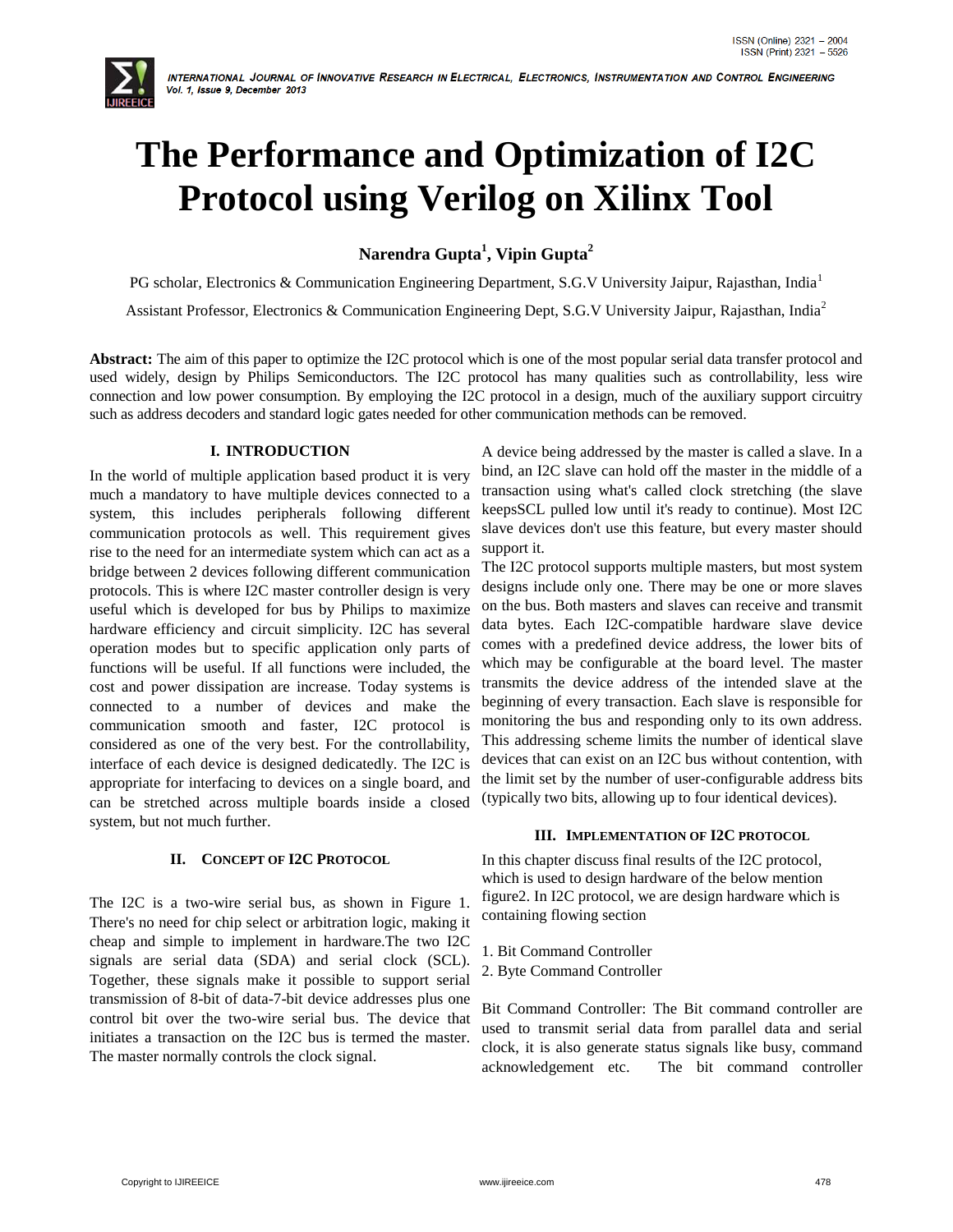

INTERNATIONAL JOURNAL OF INNOVATIVE RESEARCH IN ELECTRICAL, ELECTRONICS, INSTRUMENTATION AND CONTROL ENGINEERING Vol. 1, Issue 9, December 2013

generates serial data based on input command. The main purpose of bit command controller is to handle actual transmission of data and the generation of control signal to control SCL & SDA line. The Byte command controller tells bit command controller which operation has to be performed. Byte Command Controller: The Byte Controller is transmitting parallel data to bit controller. It does also generate busy signal, acknowledgement signal and other status signal. The byte controller handles I2C traffic at the level. It takes data from command register & translates; it's into sequence based on transmitter of a single bit.

#### **IV. DESIGN OF I2C MASTER CONTROLLER**

The Master Controller contains Bit controller, Byte controller, Interfacing Registers, Clock divider etc. The I2C Top module generates serial clock, serial data and status signals. It is receive data and commands from external source. Shift Register are contain some registers like Data I/O shift register, Command Register, Status Register, Transmitter Register, Receive Register, Prescaler Register.



Figure2 Internal structure of I2C Master Core

Registers contain the data associated with the current transfer and are than transmitted on two the SDA.during read operation the data is shift from the

These register except data I/O shift register are used for into the receive register. During a write action the transmitter interfacing or for storing temporary data. Data I/O Shift registers contain are copied into the data I/O shift register

SDA line. After a byte has been read contains are copied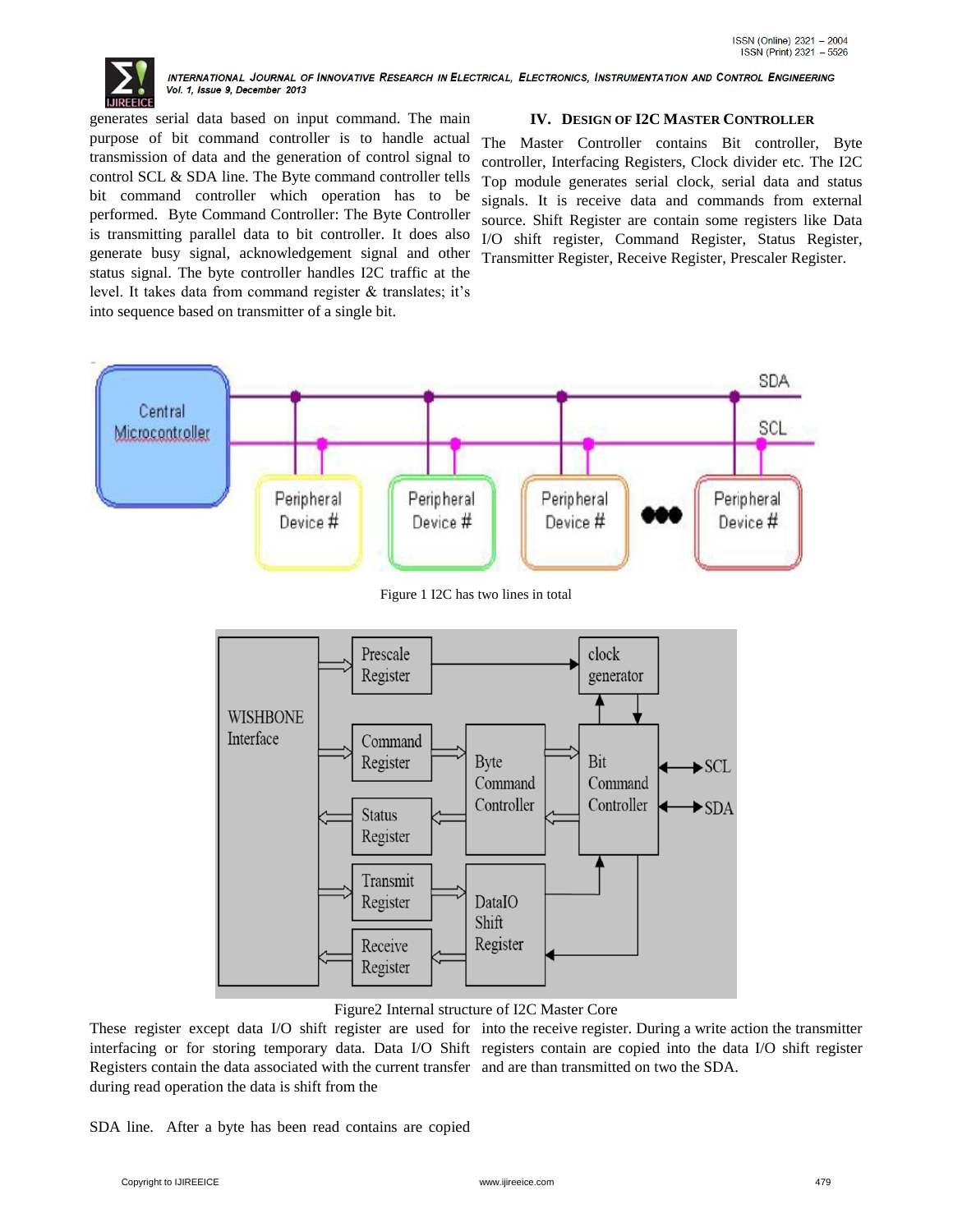

INTERNATIONAL JOURNAL OF INNOVATIVE RESEARCH IN ELECTRICAL, ELECTRONICS, INSTRUMENTATION AND CONTROL ENGINEERING Vol. 1, Issue 9, December 2013



Figure 3 Top Module for I2C Bus





data I/O shifter register. The prescaler register is used to condition of the network. synchronous system clock & SCL. The shift register also used to interface external parallel data in I2C (WISHBONE compliant core).

Perscaler type Register is used to generate clock signal. Mentor Graphics ModelSim. The results are obtained using Command Register is used to receive status signal. The I2C master Core Top Module. The result shows serial clock transmit register are used to transmit data to data I/O. Shift and serial data at output. It's also generating status signal for register the receive register are used to receive register from next data processing. Its means that it provide busy and ideal  $\ldots$   $\ldots$   $\ldots$   $\ldots$  controller is simulated in